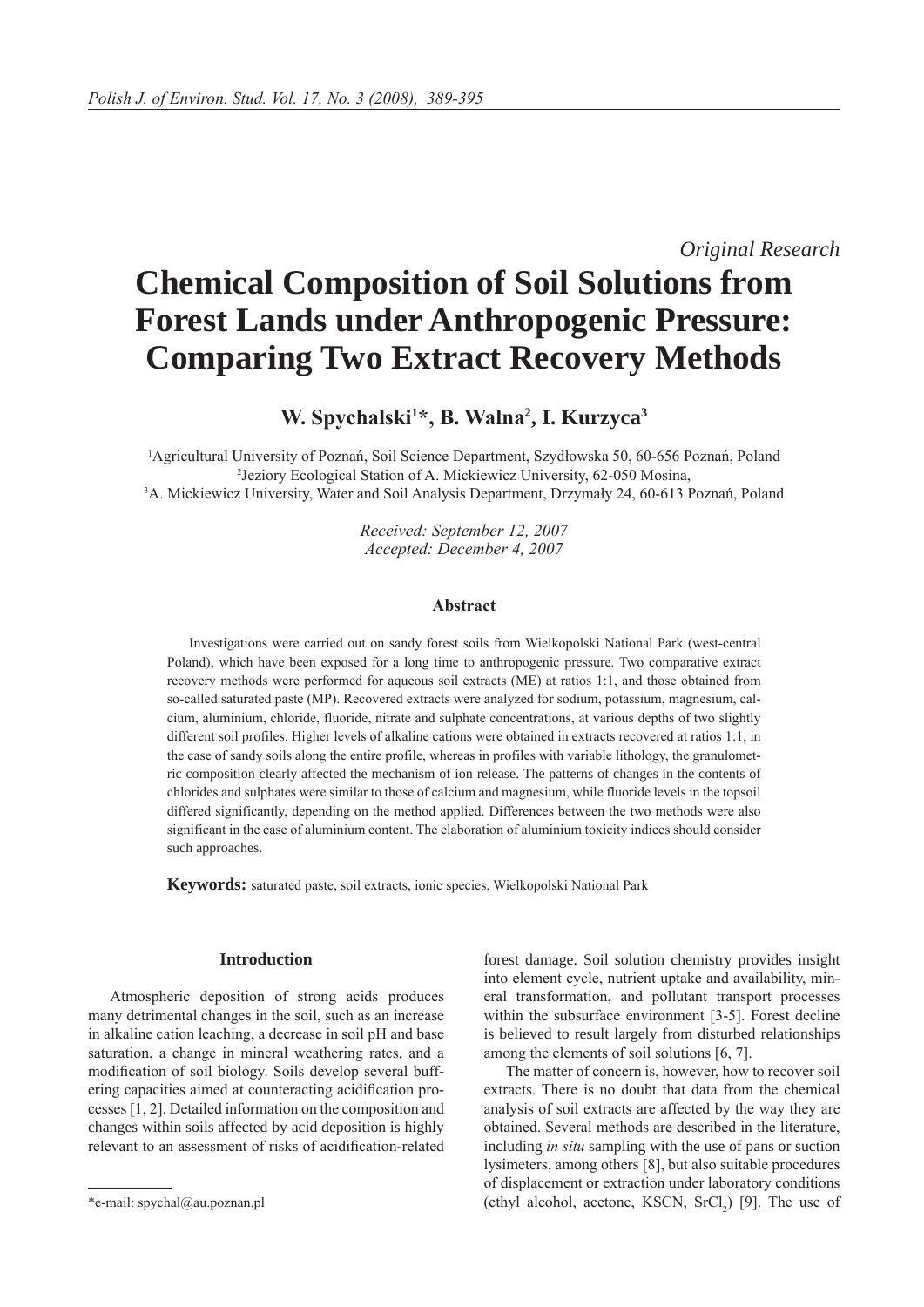lysimeters is the recommended method [10], where soil water is sucked from a variety of depths as a result of the vacuum produced. This method is widely applied in studies on the balance of ionic flows in catchments [11], a complicated research method, since it requires not only suitable technical equipment, but also soil and precipitation conditions making this technique of soil solutions sampling possible. Sandy soils and low rainfall preclude obtaining soil solutions in this way.

In studies concerning the assessment of changes in the composition of soil extracts, the separation of the liquid phase by centrifugation or squeezing is one of the frequently applied methods. However, this procedure can be performed exclusively on fresh solutions, which in turn restricts the number of analyses [12]. That is why other techniques have been used for extract recovery from airdried soils, an approach which greatly increases the number of soil samples. Two methods are generally suggested: water extraction (ME), where the ratios of soil and distilled water, as well as the shaking time, are strictly specified [13]. The other method is based on imitating natural process, and involves a recovery of extracts from air-dried soils by moistening them to a field water-holding capacity or to form a saturated paste (MP). Next, the samples undergo incubation for a strictly specified time and finally the extracts are filtered off [9, 14, 15]. This procedure creates an equilibrium between the phases and helps release a specified pool of elements characteristic to a given soil (and method). Each of the methods has its advantages and limitations.

The aim of the study was to compare the chemical composition of aqueous extracts of forest soils exposed for many years to anthropogenic pressure. Two methods of extracts recovery were applied for this purpose. The comparison was intended to determine the better method and to point out the possibility and sources of mistakes.

#### **Materials and Methods**

Soil samples were collected in fall 2006, within Wielkopolski National Park (west-central Poland), at two sites (Wiry and Jeziory). The study of the soil properties was carried out in soil layers, where the main root biomass can be found. The age of the tree stands (pines and maples) was similar for the two sites: about 60-80 years. After digging an exposure of 1.2 m depth, samples were extracted from individual genetic horizons and placed in plastic bags. Three independent samples were taken from each horizon and analyzed separately, with the average used in further research. Soil samples were air-dried, crushed in a mortar and passed through a 2-mm mesh sieve in order to separate framework particles (stones, gravel) from fine fractions (sand, silt, clay). The following physical and chemical analyses were carried out for the <2 mm fraction:

– Granulometric analysis, using the areometric method after Casagrande modified by Prószyński (supple-

*390 Spychalski W. et al.*

mented with the sieve method to determine the grainsize distribution of the sand fraction).

- Soil reaction (pH), potentiometrically in  $H_2O$  and 1mol KCl at 1:2.5 ratio by weight. The method consisted in measuring the pH of the suspension after 30 min. in the aqueous suspension, and after 60 min. in the KCl-electrolyte.
- Cation exchange capacity (CEC): summation of alkaline cations *via* extraction with ammonium acetate, and acidity, with sodium acetate [14].

Two methods were applied for recovering soil extracts:

- The extraction method (ME): 60 g of an air-dried sample were mixed with 60 ml of de-ionised water. The mixture was shaken in a rotary shaker for an hour, then centrifuged for 30 min. at 4,500 rotations. The extract was passed through a 0.45-µm filter and stored at 4°C for analysis. This ratio (60 g: 60 ml) makes easier the conversion of the data from mg·dm<sup>-3</sup> into mg·kg<sup>-1</sup> of soil.
- The saturated paste method (MP): the paste is prepared by adding de-ionized water to 1 kg of soil sample while stirring the mixture until the soil paste meets the saturation criteria, i.e. the soil paste glistens as it reflects light and flows slightly when the container is tipped. The mixture is covered and allowed to stand overnight. The saturation criteria are then re-checked. If the mixture fails to meet them, more water or more soil is added until the criteria are met again. A saturated paste subsample is used to determine the moisture content [10]. The aqueous extracts are recovered from the saturated paste using a Büchner funnel and a vacuum pump with manometer control.

The chemical composition of the extracts  $(K^+, Na^+,$  $Mg^{2+}$ , Ca<sup>2+</sup>, NH<sub>4</sub><sup>+</sup>, Cl, NO<sub>3</sub>, SO<sub>4</sub><sup>2</sup>, and F ) was determined *via* ion chromatography using a DIONEX 120 ion chromatograph. For anion analysis the eluent employed was a mixture of 1.8 mM  $\text{Na}_2\text{CO}_3/1.7$  mM  $\text{NaHCO}_3$  (Merck), with an IonPac AG14 guard and an IonPac AS14 analytical column. For cation analysis the eluent was 20 mM methanesulphonic acid (Fluka), with an IonPac CG12A guard and an IonPac CS12A analytical column. For both analyses two self-regenerating suppressors and a CDM 3 conductivity detector were employed. An injection volume of 25 mL and a flow rate of 1.2 mL/ min were used. The basic standard solutions for the ions to be determined were Merck solutions at a concentration of 1.000 mg·dm-3. Atomic absorption spectrometry (Varian Spectra 220 FS) with atomization in a flame of acetylene/nitrous oxide was the method used for aluminium determination in all extracts. The accuracy of data was additionally tested by incorporating reference material RTH 907 (WEPAL). The method error is below  $8\%$  (c <1 mg·dm<sup>-3</sup>) and does not exceed 4% (c  $>1$  mg·dm<sup>-3</sup>) for chromatographic analysis, and for the aluminium determination it is below  $20\%$  (c<3 mg·dm<sup>-3</sup>) and below  $\leq$ 5% (c  $\geq$ 3 mg·dm<sup>-3</sup>). A detailed description of the analytical methods, their calibration and validation is reported by Walna et al. [16].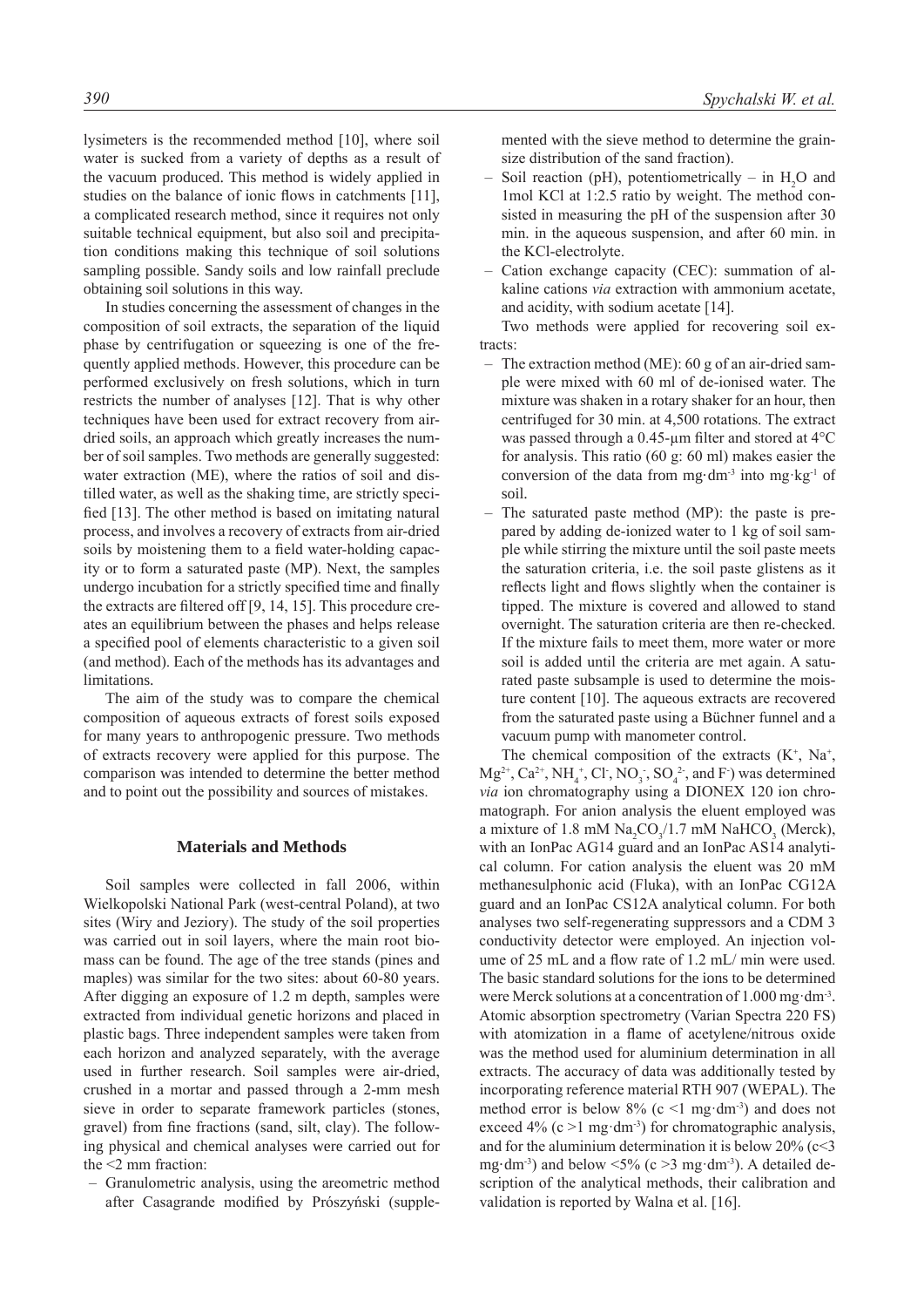The comparison of results reported in figures was made after converting concentrations (mg·dm-3) of the particular elements from the saturated paste method into mg·kg-1 dry mass, as shown below:

$$
X = c \cdot w / (100-w)
$$

where:

 $X$  – element content, (mg·kg<sup>-1</sup>),

c – element concentration of the extract from the saturated paste (mg·dm-3)

 $w$  – moisture content of the saturated paste (%).

### **Results and Discussion**

The geochemistry of chemical species in soil extracts depends on several soil factors, of which the granulometric composition and moisture levels play an important role. Table 1 lists data of some selected physical and chemical properties of investigated soils. The Wiry profiles are sandy, hence their grainsize and granulometric composition differ slightly from the loamy sands and sandy loams occurring in the Jeziory profiles. Differences in the granulometric composition of soils from the two sites resulted in a higher content of the 2.0-0.1 mm fraction in the Wiry samples (77-91%) as compared to the Jeziory samples (48-59%). An analysis of the  $\leq 0.002$  mm fraction at the lower layers of the Jeziory profile showed a significant share (14-15%) of clay minerals. Their presence certainly altered the mechanism of ion release from the sorptive complex into the soil solution. Data dealing with the base saturation of the sorptive complex were reported in Table 1 and outlined differences between soils from both profiles.

The sandy profiles have exhibited strongly acidic conditions with pH varying between 3.34 and 4.46, leading to the occurrence of markedly low buffering capacities

 $(i.e., low CEC)$ . A substantial deposition of  $H<sup>+</sup>$  with precipitation will initiate buffering processes involving the dissolution of aluminium in order to prevent a decrease in the pH of soil water [17-20]. The soils also differ in their humus content, which could influence the pool of organically bound elements and the amount of individual components released to the soil solution [21].

Fig. 1 elaborates on the basis of results obtained from paste-based extracts (MP) and shows that aluminium levels were higher in the Wiry site as compared to Jeziory: they declined down the profile from 6.6 mg·dm-3 (A) and 6.8 mg·dm<sup>-3</sup> (Bv) to 1.88 mg·dm<sup>-3</sup> (C2) as the soil pH<sub> $H_{H2O}$ </sub> rises from 3.49 to 4.67. Aluminium contents determined by the MP method were also low for the Jeziory profile: they varied from 1.47 mg·dm-3 in the upper horizon characterized by a pH of 4.0, similarly in the adjacent horizons and down to a depth of 60 cm at pH 4.73. Contrary to the lower horizons, where pH was higher (i.e. from 5.26 to 5.31), aluminium content decreased drastically to 0.18-0.16 mg·dm-3. For compar-



Fig. 1. Comparison of aluminium contents determined by the two methods  $(Al_w -$  extraction method,  $Al_p -$  saturated paste method).

| Profile/<br>Site | Depth       |               | Sand          | Silt           | Clay           | Group acc.      | Ignition loss |            | 1 mol     | <b>CEC</b>        | <b>BS</b>     |
|------------------|-------------|---------------|---------------|----------------|----------------|-----------------|---------------|------------|-----------|-------------------|---------------|
|                  | cm          | Horizon       | $\frac{0}{0}$ |                |                | <b>FAO/USDA</b> | $\%$          | $pH_{H2O}$ | pН<br>KCI | cmol(+) $kg^{-1}$ | $\frac{0}{0}$ |
| Jeziory          | $0 - 5$     | $A_{1}$       | 75            | 22             | 3              | Loamy sand      | 4.6           | 4.00       | 3.36      | 10.12             | 14.8          |
|                  | $5 - 10$    | A,            | 77            | 19             | 4              | Loamy sand      | 3.2           | 4.11       | 3.43      | 6.96              | 12.7          |
|                  | $10 - 60$   | E             | 79            | 16             | 5              | Loamy sand      | 0.6           | 4.73       | 3.97      | 3.45              | 19.5          |
|                  | $60-100$    | <b>Bt</b>     | 70            | 16             | 14             | Sandy loam      | 0.3           | 5.26       | 3.81      | 7.42              | 55.5          |
|                  | $100 - 120$ | $\mathcal{C}$ | 71            | 14             | 15             | Sandy loam      | 0.9           | 5.31       | 3.81      | 8.55              | 63.1          |
| Wiry             | $0 - 6$     | A/E           | 89            | 8              | 3              | Sand            | 2.4           | 3.49       | 3.35      | 10.24             | 13.9          |
|                  | $6 - 20$    | Bv            | 91            | 5              | 4              | Sand            | 1.1           | 4.17       | 3.59      | 5.27              | 13.2          |
|                  | $20 - 50$   | $C_{1}$       | 93            | 3              | $\overline{4}$ | Sand            | 0.5           | 4.69       | 4.13      | 3.39              | 17.0          |
|                  | 50-100      | $C_{2}$       | 94            | $\overline{2}$ | $\overline{2}$ | Sand            | 0.1           | 4.67       | 4.47      | 2.65              | 16.5          |

Table 1. Basic properties of the investigated soils (CEC – Cation Exchange Capacity; BS – Base Saturation).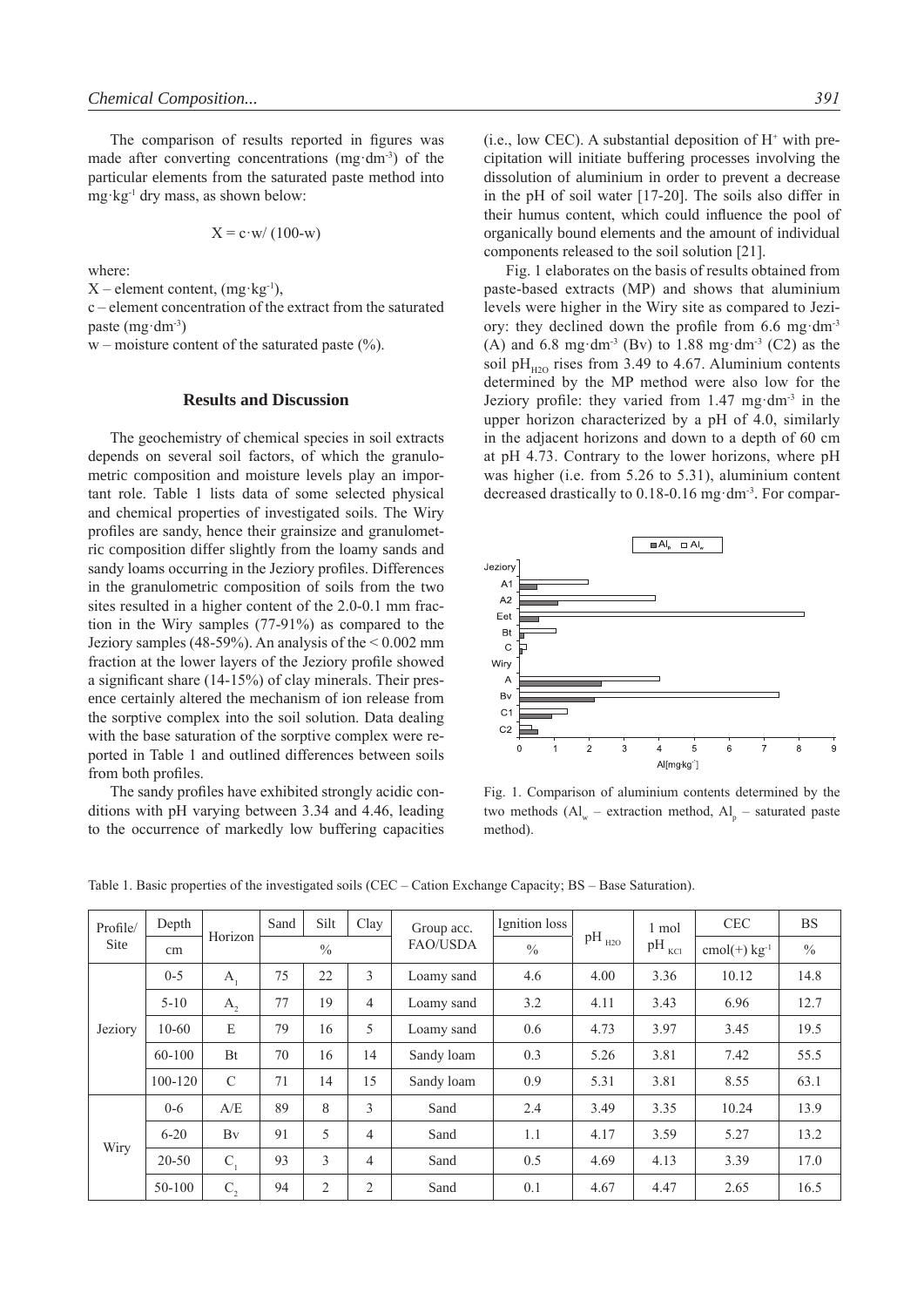ison, aluminium contents in the aqueous extract (ME) were also plotted jointly with those of the MP method. It could be observed that the ME-based results were much higher than the paste-based ones. The use of a greater volume of water to recover the extract and the intensity of shaking have resulted in the dissolution of much greater amounts of aluminium compounds. This especially concerns soil samples characterized by a higher share of the clay fraction, basically from the lower layers of the Jeziory profile. In the case of the loose sands from the Wiry profile, it was found that Al contents in the ME extracts were only slightly higher, whereas for the Jeziory profiles, Al levels in Eet and Bt horizons were higher *ca* 15 and 9 times, respectively, (Table 2). For low aluminium concentrations the differences between the ME and MP methods may result from method error (Jeziory – C, Wiry – C1, C2), as has been mentioned above in Methods.

When analyzing results obtained for the remaining cations, no great disparities were observed between both methods. Amounts of calcium obtained from ME extracts were higher than for the paste method (MP), which showed amounts of dissolved calcium compounds to increase along with the volume of the extractant applied (Table 2). The situation was different in the lower layers of the Jeziory profiles, where Ca levels were somewhat higher for the paste (Fig. 2). The clayey character of those samples may trigger a different mode of calcium release and give the paste extracts (MP) a higher calcium content, while in the case of the ME extracts, greater amounts of water only dilute the extracts.

Similar processes have shaped magnesium levels (Fig. 3), and the ratios ME:MP obtained by the two methods are lower (1.3 to 1.7), as compared to ratios established for calcium, with the exception of soils from the two lower soil horizons in the Jeziory profile (Table 2), where Mg content in the paste (MP) exceeded that assayed in the ME extract.



Fig. 2. Comparison of calcium contents determined by the two methods ( $Ca_w -$  extraction method,  $Ca_p -$  saturated paste method).



Fig. 3. Comparison of magnesium contents determined by the two methods ( $Mg_w$  – extraction method,  $Mg_p$  – saturated paste method).

| Profile/<br>Site | Horizon        | Depth<br>[cm] | Ca <sub>w</sub> /Ca <sub>p</sub> | $Mg_{w}/Mg_{p}$ | $K_w/K_p$ | $\text{Na}_{\text{w}}/\text{Na}_{\text{p}}$ | $\text{Al}_{\text{w}}/\text{Al}_{\text{p}}$ | $SO_{4w}/SO_{4p}$ | $Cl_w/Cl_p$ | $\mathrm{NO}_{\mathrm{3w}}\mathrm{/NO}_{\mathrm{3p}}$ | $F_w/F_p$ |
|------------------|----------------|---------------|----------------------------------|-----------------|-----------|---------------------------------------------|---------------------------------------------|-------------------|-------------|-------------------------------------------------------|-----------|
| Jeziory          | A <sub>1</sub> | $0 - 5$       | 2.4                              | 1.3             | 1.4       | 5.9                                         | 3.9                                         | 2.2               | 2.1         | 1.5                                                   | 36.4      |
|                  | A2             | $5 - 10$      | 3.0                              | 1.5             | 1.3       | 1.7                                         | 3.5                                         | 0.9               | 1.7         | 2.9                                                   | 15.6      |
|                  | Eet            | $10 - 60$     | 3.2                              | 1.7             | 3.2       | 2.4                                         | 14.9                                        | 1.6               | 2.2         | 1.0                                                   | 0.5       |
|                  | Bt             | $60 - 100$    | 0.6                              | 0.5             | 1.1       | 0.8                                         | 8.5                                         | 0.5               | 0.4         | 1.5                                                   | 0.5       |
|                  | $\mathcal{C}$  | 100-120       | 0.8                              | 0.7             | 1.5       | 1.3                                         | 2.6                                         | 1.0               | 0.8         | 1.6                                                   | 1.1       |
| Wiry             | A              | $0 - 6$       | 3.0                              | 1.3             | 1.7       | 2.9                                         | 1.7                                         | 1.1               | 1.3         | 2.1                                                   | 1.3       |
|                  | Bv             | $6 - 20$      | 3.9                              | 1.5             | 1.8       | 2.0                                         | 3.4                                         | 1.1               | 1.4         | 2.4                                                   | 0.9       |
|                  | C <sub>1</sub> | $20 - 50$     | 2.5                              | 1.6             | 1.5       | 2.1                                         | 1.5                                         | 1.8               | 1.2         | 3.1                                                   | 1.5       |
|                  | C <sub>2</sub> | $50 - 100$    | 2.0                              | 1.0             | 2.3       | 0.9                                         | 0.7                                         | 1.2               | 1.3         | 2.7                                                   | 1.2       |

Table 2. Ratio of the concentration determined by the two methods:  $X_w$  – the extraction method (ME),  $X_p$  – the saturated paste method (MP).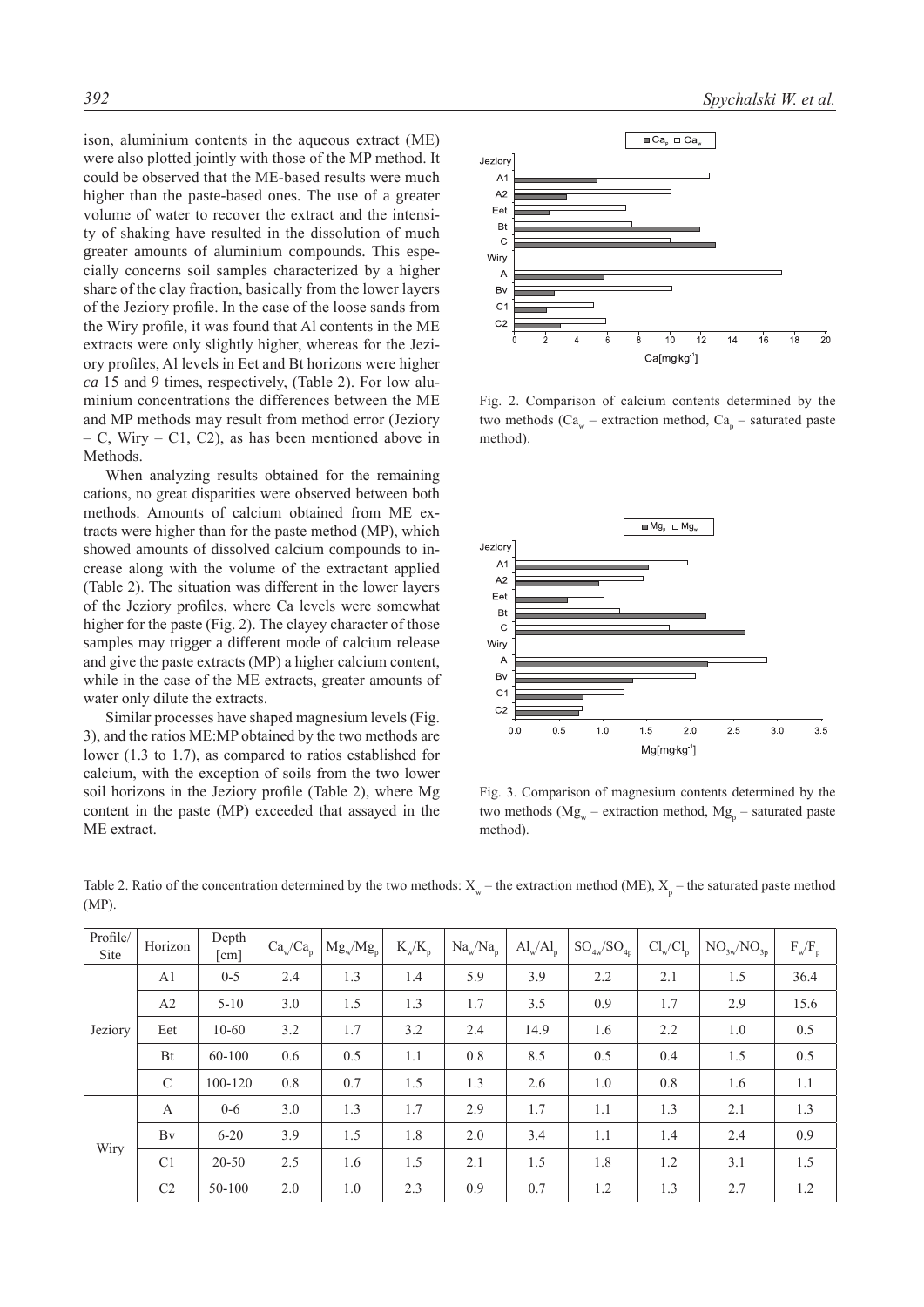For potassium (Fig. 4) it was found that in all cases, K contents in the ME extracts were higher than in the paste method (MP). Most often, differences were slight, i.e., in horizon Bt of the Jeziory profile, K contents amounted to 1.82 and 1.72 mg·kg<sup>-1</sup>, respectively.

When comparing differences in the sodium levels (Fig. 5), significant differences were found between upper horizons of the two profiles. This could be related to the dissolution of readily soluble sodium salts accumulated in those horizons. Furthermore, the highest ratios were found for horizons Eet, which implies an easier dissolution and next release of cations from this horizon when applying the extraction method (ME).

The Ca/Al molar ratio (or basic cations/Al ratio) is often used as an acidification indicator in forest ecosystem analysis [22, 23]. It should be noted that, because of the wide discrepancies between the two methods (especially in aluminium content), there will also be differences in the values of the toxicity coefficient. For instance, for the Eet horizon in the Jeziory profile, this coefficient equals 0.59 for the extraction method (ME), and 2.73 for the saturated paste method (MP). Thus, the ME-derived coefficient  $(\leq 1)$  indicates conditions inhibiting the growth of the root system, while the MP-derived shows



Fig. 4. Comparison of potassium contents determined by the two methods ( $K_w$  – extraction method,  $K_p$  – saturated paste method).



Fig. 5. Comparison of sodium contents determined by the two methods (Na<sub>w</sub> – extraction method, Na<sub>p</sub> – saturated paste method).

no threat because the concentration of calcium exceeds that of aluminium almost three times. Moreover, one should keep in mind that Al toxicity is low when it forms complexes with fluoride and sulphate ions [24], while the toxicity of AlF and  $\text{AISO}_4$  complexes is none, or low. Only free  $Al^{3+}$  forms provide a basis for determining the toxicity of the soil solution. Great caution seems advisable when calculating the toxicity coefficient; rather, it is recommended to use suitable mathematical models, e.g. ALCHEM.

The contents of nitrates tended to decline with depth and were higher when the extraction method (ME) was applied (Fig. 6). The differences in their levels between the two methods were greater for the Wiry profile (ratio 2.1-3.1) than for Jeziory, where only in the case of horizon A2 was the content obtained by the ME method almost triple that obtained by MP.

The contribution of sulphates to forest floors is primarily of anthropogenic origin, in the form of deposition with precipitation. It is quite substantial in the study area and can reach  $2,120$  mg m<sup>-2</sup>·year<sup>-1</sup> [25]. A significant role in sulphate retention is played by reactions of surface adsorption, hence an important parameter is the specific surface area of the soil. Due to their adsorption properties, sulphates are retained in the soil and migrate rather slowly. That is why differences in the contents of sulphates (Fig. 7), especially in the Wiry profile, were not great and the values yielded by the two methods are rather similar. In the case of the Jeziory profile there is a sudden jump in sulphate levels for the lithologically different horizons Bt and C. Such a drastic rise occurring in both methods seems to indicate a release of sulphates adsorbed on the surface of clay minerals. Another crucial factor is that as pH declines, the adsorption of sulphate ions tends to grow [26], thus ameliorating the effect of the increased immission. Continued high inputs of H<sup>+</sup> and  $SO_4^2$  from atmospheric deposition coupled with a slow rate of alkaline cation supply from weathering have resulted in highly acidic soil water and the mobilization



Fig. 6. Comparison of nitrate contents determined by the two methods (NO<sub>3w</sub> – extraction method, NO<sub>3p</sub> – saturated paste method).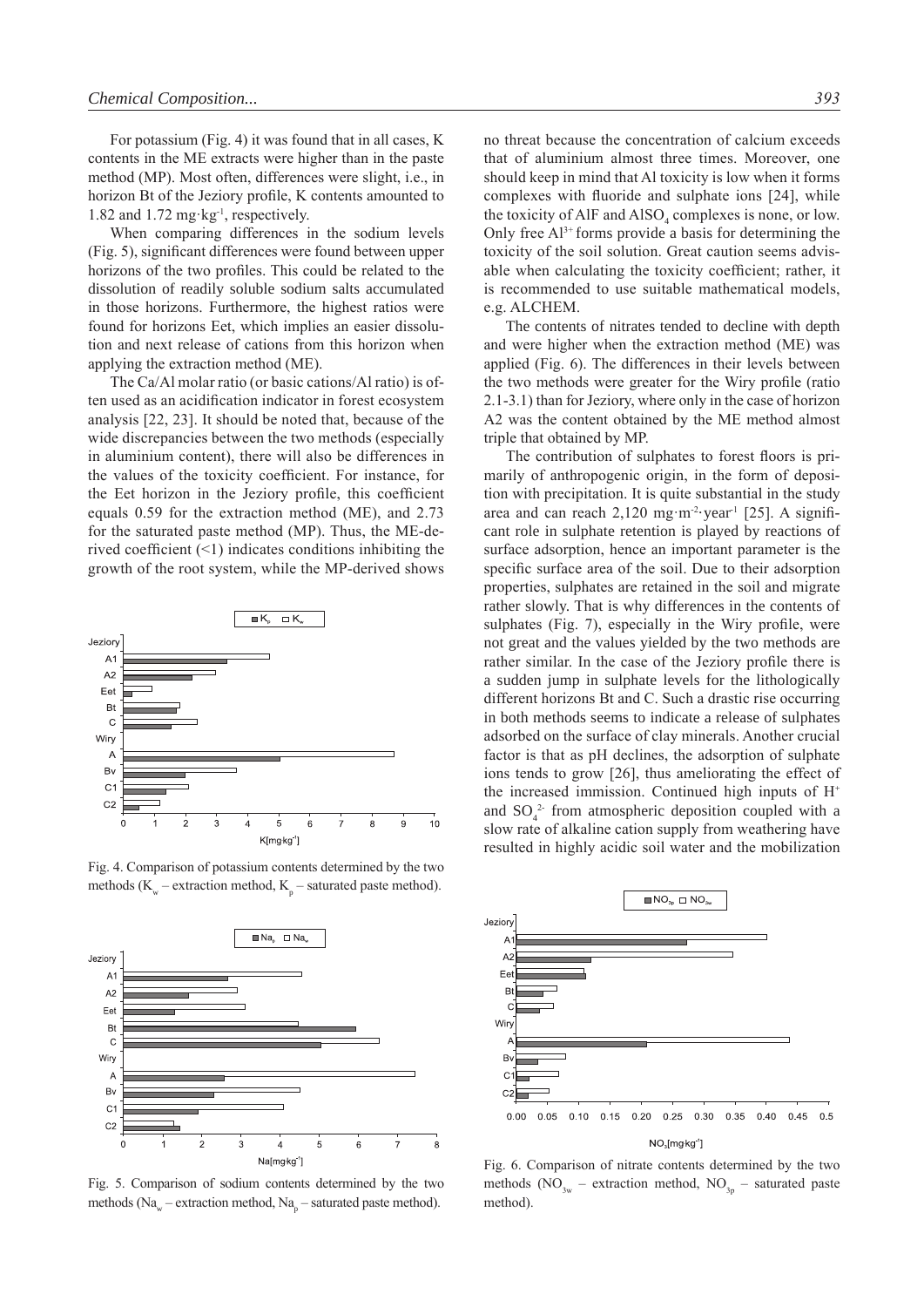

Fig. 7. Comparison of sulphate contents determined by the two methods ( $SO_{4w}$  – extraction method,  $SO_{4p}$  – saturated paste method).

of available soil aluminium. Studies of soils exposed to considerable deposition of acids showed sulphates to be the principal anions accompanying dissolved inorganic Al [19, 27].

The pattern of variability of chloride concentrations is presented in Fig. 8. In the Wiry profile, the differences in their content determined by the two methods decreased with depth (Table 2). For the Jeziory profile, however, a sudden jump connected with the granulometric composition could be observed – the concentration in solutions from the paste (MP) exceeded that obtained from extracts (ME).

The variability in the levels of calcium and magnesium cations (partly also sodium) for the Jeziory profile was similar to that of chloride and sulphate anions. There was a marked rise for horizons Bt and C (60-120 cm) corresponding to a lithological change and an increase in the saturation of the sorptive complex with alkaline cations (Table 1).



Fig. 8. Comparison of chloride contents determined by the two methods  $(Cl_w -$  extraction method,  $Cl_p -$  saturated paste method).



Fig. 9. Comparison of fluoride contents determined by the two methods ( $F_w$  – extraction method,  $F_p$  – saturated paste method).

Fluorides are a typical pollutant occurring in the study area. Although F is a secondary component of anions in soil water, it has a significant impact on the presence of dissolved forms of aluminium even at very low concentrations, especially in an acid environment [29-31]. For soil extracts from the Wiry profile, the fluoride content hardly varies with method and depth, and stays at a level of 0.2-0.4 mg·kg-1 (Fig. 9). In the Jeziory profile, in turn, fluoride content in the upper soil horizons  $(A1, A2)$  as determined by the extraction method (ME) greatly exceeded those in the lower horizons and are several times higher than those obtained from paste (MP). Fluorides are probably released from humus with increasing amounts of the extractant.

#### **Conclusions**

- The application of the two extract-recovering methods (MP and ME) revealed that the contents of elements of soil extracts, whether expressed in mg·dm-3 or converted into kg dry mass, differed significantly.
- Differences resulted not only from the volume of the extractant used, but also from the granulometric (mineralogical) composition of the soil samples.
- Differences were especially wide in the case of aluminium contents. This disabled the calculation and assessment of its toxicity on the basis of the Ca/Al ratios.

#### **References**

- 1. RUSTAD L.E., FERNANDEZ I.J., FULLER R.D., DAVID M.B., NODVIN S.C., HALTERMAN W.A. Soil solution response to acidic deposition in a northern hardwood forest. Agr. Ecosyst. Environ. **47**, 117, **1993**.
- 2. LIKENS G.E., DRISCOLL C.T., BUSO D.C. Long –term effects of acid rain: Response and recovery of a forest ecosystem. Science **272**, 244, **1996**.